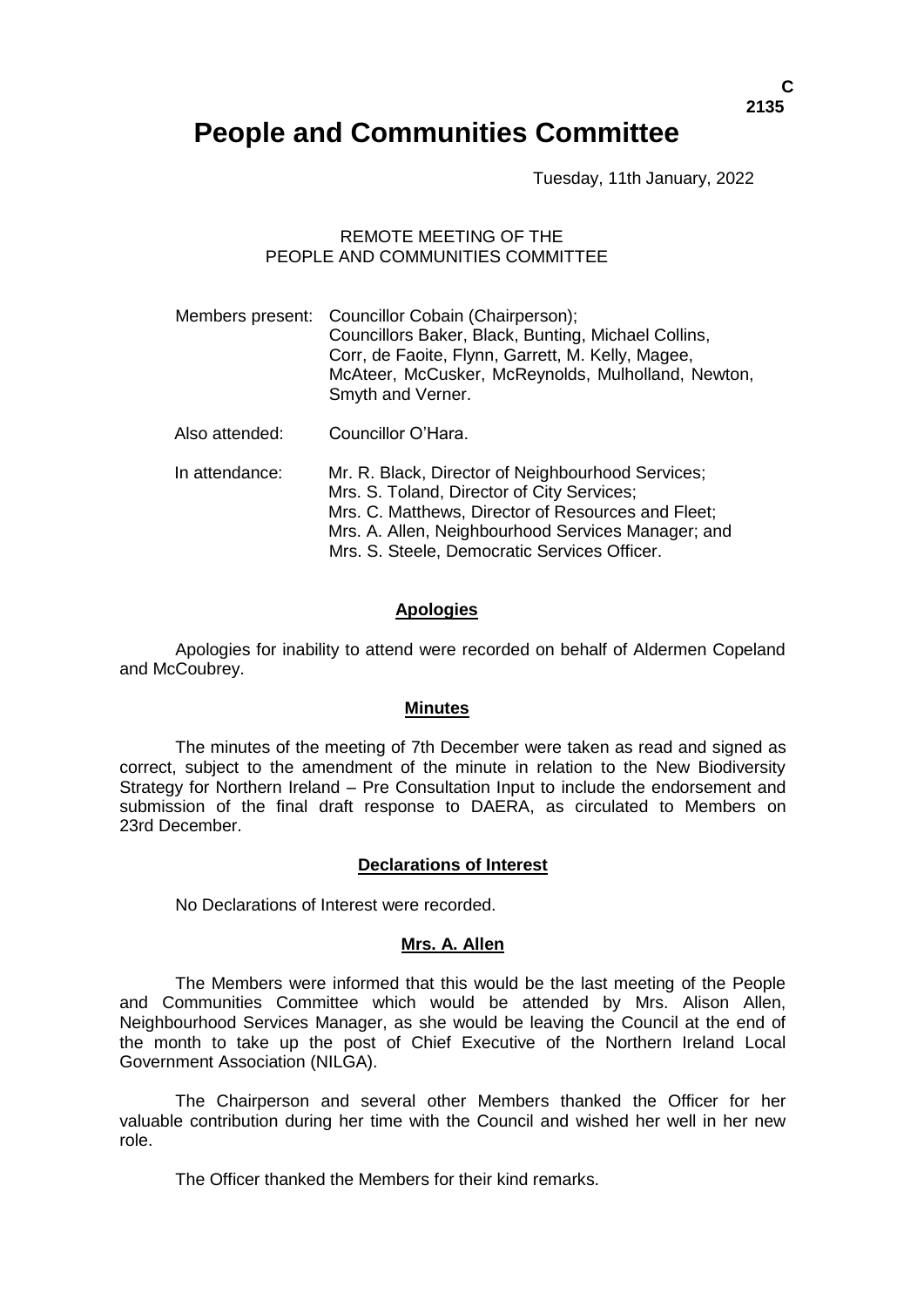## **C People and Communities Committee 2136 Tuesday, 11th January, 2022**

#### **Restricted**

## **The information contained in the reports associated with the following 4 items is restricted in accordance with Part 1 of Schedule 6 of the Local Government Act (Northern Ireland) 2014.**

Resolved – That the Committee agrees to exclude the Members of the Press and public from the Committee meeting during discussion on the following 3 items as, due to their nature, there would be a disclosure of exempt information as described in Section 42(4) and Section 6 of the Local Government Act (Northern Ireland) 2014.

# **Revenue Estimates and District Rate 2022/23**

(Mr. R. Cregan, Director of Finance and Resources, attended in connection with this item).

The Committee considered a report, which had been prepared by the Director of Finance and Resources, in relation to the establishment of the District Rate and the compilation of the Estimates of Revenue Expenditure for the year 2022/2023.

The Director outlined that the paper would not be subject to call-in as it would cause an unreasonable delay which would be prejudicial to the Council and the public's interest in striking the district rate by the legislative deadline of 15th February, 2022.

He referred to the cash limit for the People and Communities Committee for 2022/2023, as recommended by the Strategic Policy and Resources Committee, at its meeting on 17th December, and outlined the next steps in the rate setting process leading to the setting of the district rate by Council at its meeting in February 2022.

Following consideration, the Committee noted the next steps in the rate setting process and:

- agreed that the report would not be subject to call-in, given that it would cause an unreasonable delay and would be prejudicial to both the Council and the public's interests in striking the district rate by the legislative deadline of 15th February, 2022; and
- agreed a cash limit for the People and Communities Committee for 2020/21 of £87,423,434 and the individual service cash limits.

#### **Verbal Update on Impact of Covid**

The Director of City Services provided the Committee with an update on the most recent variant outbreak. She advised that, currently, all critical services were being delivered including bereavement services, waste collection, parks and street cleansing.

The Members noted that, whilst the number of staff absent due to Covid had risen, the figures fluctuated on a daily basis.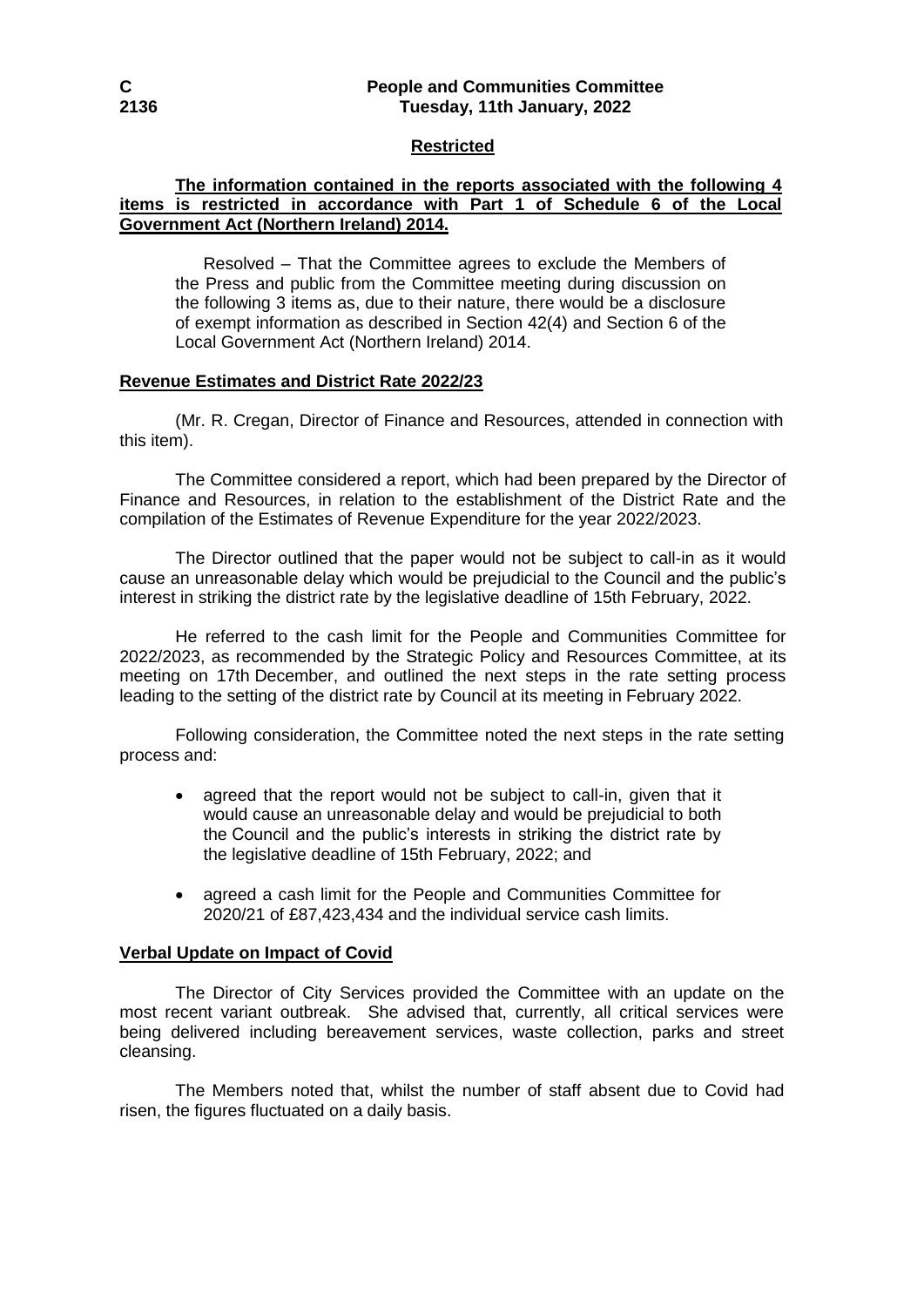The Director reiterated that it was the Department's aim to ensure the delivery of all services was maintained but highlighted that, depending on the resources available, the quality of some of these services might be affected.

The Committee noted the update.

## **Resources and Fleet Update (Waste Collections and Management)**

The Director of Director of Resources and Fleet provided the Committee with a comprehensive update on the following matters:

- The latest performance data on waste arisings and recycling, including the impact of Covid-19, and initiatives to enhance the city's recycling rate;
- Developments within the sphere of inter council / DAERA collaborative working;
- Arc21 Interim Residual Waste contracts developments;
- Developments with respect to Household Waste Recycling Centres;
- Bryson Recycling performance improvement measures; and
- The updated consultation response on the 'Reduction of Single-Use Plastic Beverage Cups and Food Containers'.

During discussion the Director addressed a number of queries in relation to Bryson House recycling figures and the laptop and carpet recycling schemes, following which the Committee:

- endorsed the response to the consultation on the Reduction of Single-Use Plastic Beverage Cups and Food Containers and agreed its submission to DEARA by the 14th January deadline, subject to Council ratification;
- agreed to no longer ask people presenting at Council Recycling Facilities to show proof of their address;
- agreed to look at what trend data was available from the customer hub and to establish if there was any correlation with complaints recorded in regard to areas noted/recognised as problematic for access for bin collections and to report back on the findings in due course;
- agreed that the Director would liaise with Digital Services to ascertain if the Council's old laptops could be refurbished as part of the trial being undertaken at Ormeau Household Recycling Centre; and
- agreed that a report be submitted to a future meeting which would give consideration to ensuring 'accessibility for all' for people presenting at the Council's Household Recycling Facilities.

## **Update on Strategic Cemetery and Crematorium Development**

The Director of City Services provided the Members with an update in regard to the following matters:

- Update on Expression of Interest on New Cemetery Land; and
- Update on New Crematorium Development.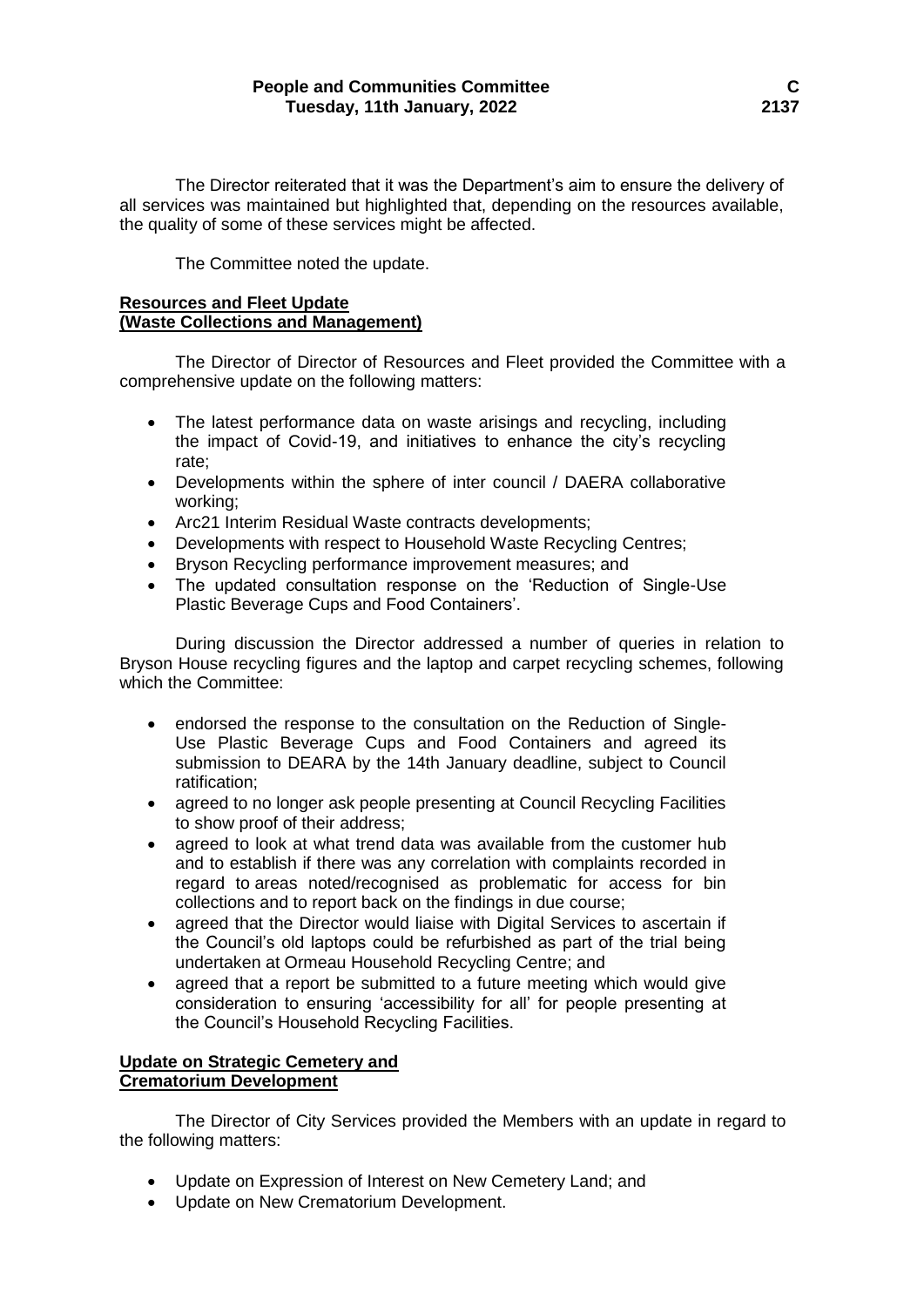The Committee approved and adopted the minutes and the recommendations from the Strategic Cemeteries and Crematorium Development Working Group meeting held on 13th December 2021 and agreed the recommendation to shortlist two sites for further detailed consideration under an Expression of Interest process for new Cemetery Land.

# **Matters referred back from the Council/Motions**

### **Item referred back - Erection of Dual Language Street Sign at Clifton Street**

(Ms. N. Largey, Divisional Solicitor, and Mr. I. Harper, Building Control Manager, attended in connection with this item.)

The Committee considered the undernoted report:

- **"1.0 Purpose of Report or Summary of main Issues**
- **1.1 To consider the dual language street sign application for Clifton Street.**
- **2.0 Recommendations**
- **2.1 The Committee is asked to:** 
	- **consider the report and decide to approve or refuse the application based upon the updated survey results.**
- **3.0 Main report**

**Key Issues**

**Background**

**3.1 The Clifton Street dual language street sign application was considered under the existing Street Naming and Numbering policy.** 

**Policy:**

- **3.2 For the Clifton Street application, based on the information taken from the electoral register, and site checks of commercial properties, 12 surveys were originally issued, to both residential and commercial properties. 10 were hand delivered. 2 survey forms were posted through Royal Mail as they could not be hand delivered due to no letter box or no one present.**
- **3.3 On review of the processing of this application, it was noted that two occupiers who had signed the initial petition had not been surveyed as their properties were deemed to be vacant at the time officers carried out their physical inspection of the street. However, it now appears they are in fact occupied.**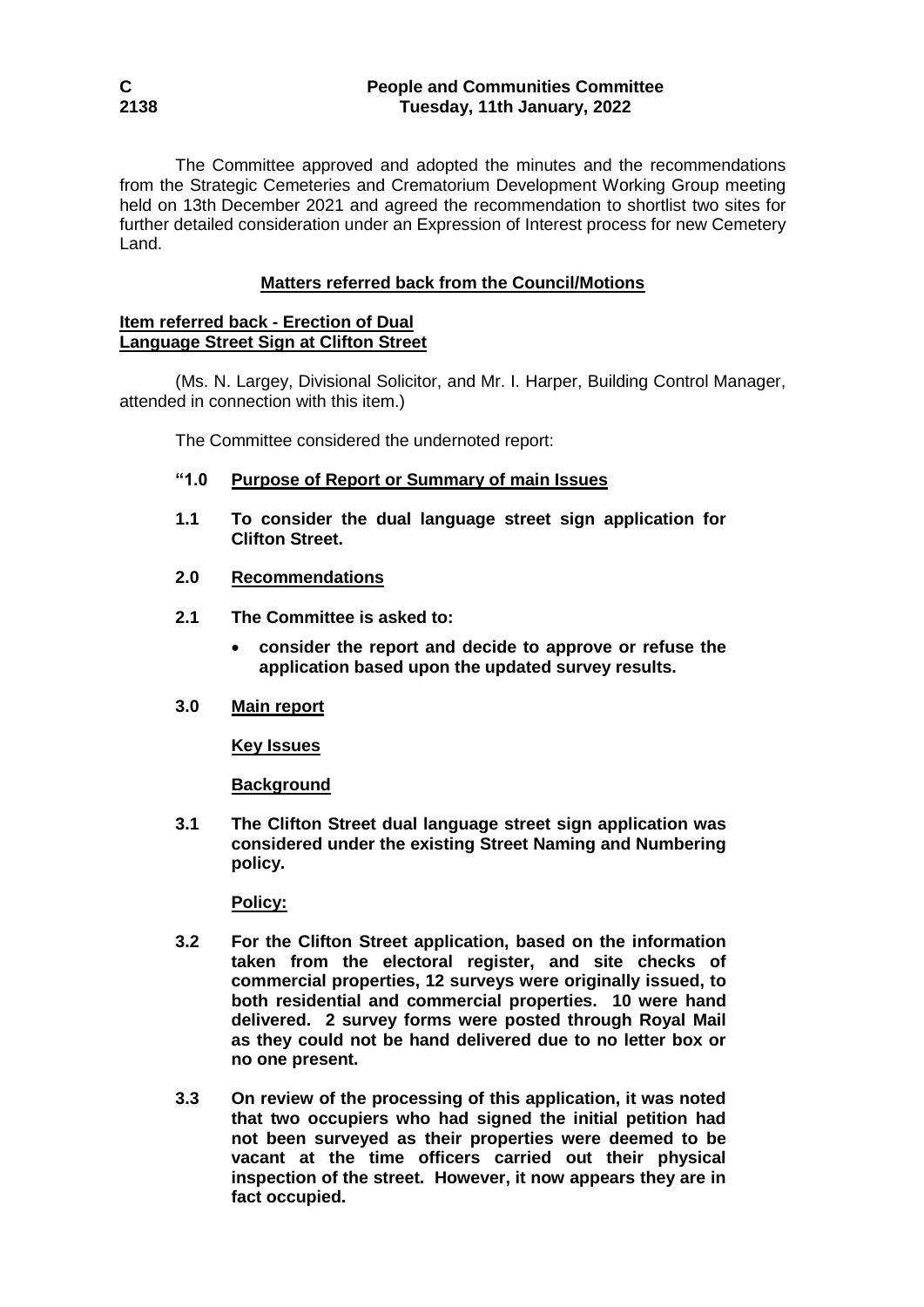- **3.4 At the committee meeting on 9th November members agreed to survey these two occupiers and asked that a report be brought back to December committee.**
- **3.5 Survey forms were hand delivered to these two properties, with an explanation on the survey to confirm the decision of committee, and that these surveys were being carried out without prejudice, pending ratification at December council meeting.**
- **3.6 At December committee members agreed to defer considering the application until the deadline for the surveys to be returned had passed and the results finalised. The deadline has passed and of the two additional surveys, one survey form was returned, and one was not. These occupier's preferences are reflected in the revised percentage totals in the report.**
- **3.7 In addition, following the agreement at the committee meeting on 9th November a survey form was also re-issued by post to the secretary of Belfast Orange Hall, a property on the street. This property was originally surveyed by post and was declared a non-return and therefore the occupiers were deemed not be in favour of a dual language street sign in accordance with the policy. This survey has since been returned and is reflected in the revised percentage totals.**
- **3.8 Application details**

| <b>English</b><br><b>Name</b> | Non-<br><b>English</b><br><b>Name</b> | Location                                                                   | <b>Applicant</b>                                | <b>Persons</b><br>surveyed |
|-------------------------------|---------------------------------------|----------------------------------------------------------------------------|-------------------------------------------------|----------------------------|
| Clifton<br><b>Street</b>      | Sráid<br>Clifton                      | <b>Between Carrick</b><br>Hill, BT1 and<br>Carlisle Circus,<br><b>BT14</b> | Carrick Hill<br><b>Residents</b><br>Association | 14                         |

**3.9 The translation was authenticated by Queens University, the approved translator for Belfast City Council.**

#### **Results for survey carried out for Clifton Street**

**3.10 In accordance with the Council's policy for the erection of dual language street signs surveys of all persons appearing on the Electoral Register plus owners or tenants in actual possession of commercial premises carried out and the following responses were received.**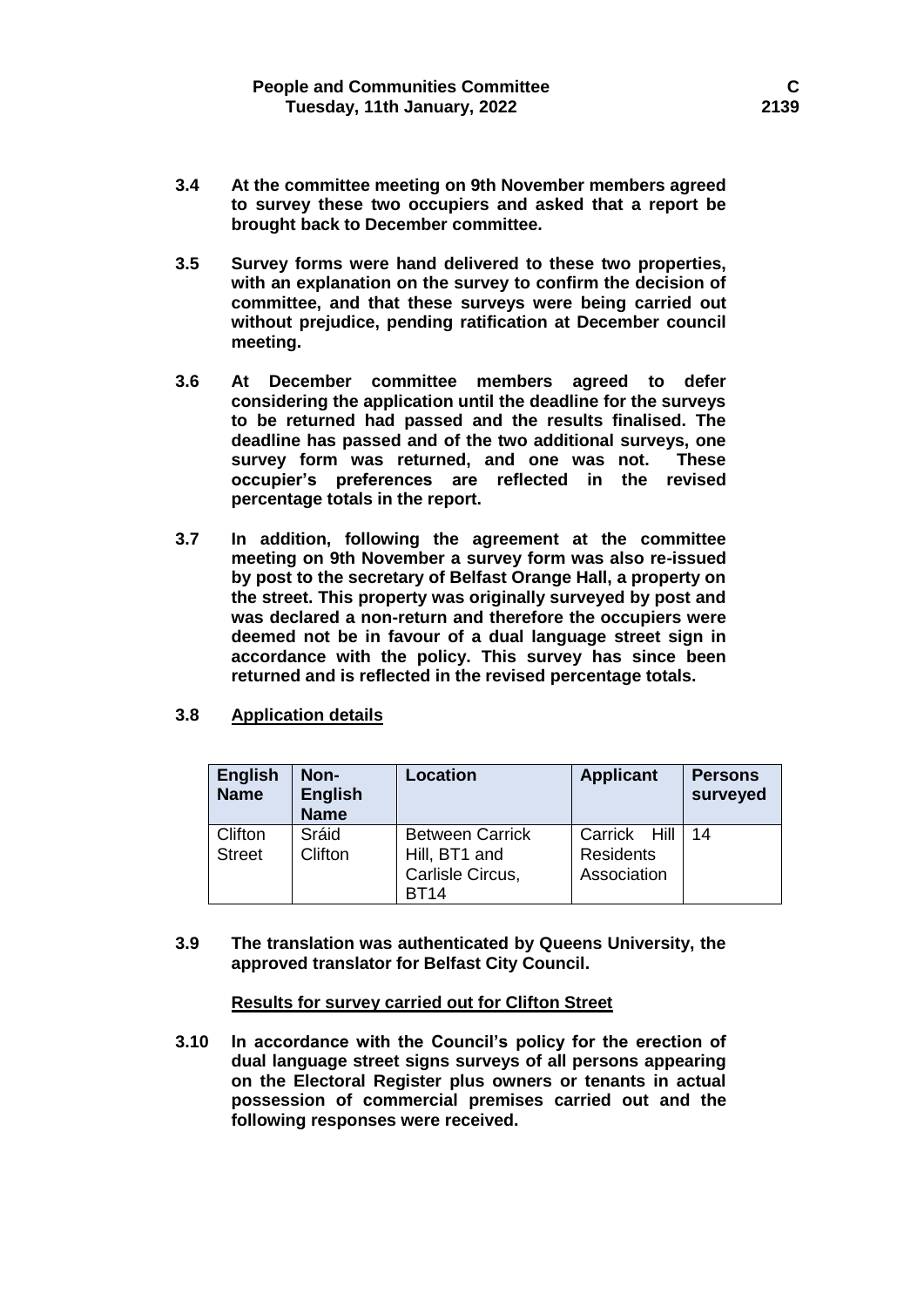- **3.11 A revised number of 14 surveys have now been issued in total, 12 hand delivered and 2 posted using Royal Mail. The revised results are:**
	- **9 occupiers (64.3%) were in favour of the erection of a second street nameplate**
	- **1 occupier (7.1%) had no preference either way**
	- **2 occupiers (14.3%) were not in favour of the erection of a second nameplate**
	- **2 occupiers (14.3%) did not respond to the survey**
- **3.12 The Council's policy on the erection of a second street nameplate establishes a threshold of two thirds (66.6%) of the occupiers on the street surveyed being in favour of the proposal is sufficient to erect a second street sign in a language other than English.**
- **3.13 In this instance 64.3% of occupiers were in favour of erection of dual language street signs. The Committee does have discretion in exceptional circumstances to approve an application notwithstanding the fact that the threshold is not met. On 17th December officers wrote to the applicant to advise that the application does not meet the two thirds threshold and has been asked whether there are any exceptional circumstances which warrant departure from the policy. The applicant has responded to confirm that there are no exceptional circumstances in relation to this application. Members will be aware that a new street naming dual language policy is currently being consulted on and that the threshold under that policy would be met.**

#### **Provision of street signs**

- **3.14 The practice on siting the street signs is to identify those that exist on the street, and these are either added to or replaced to reflect the street name in a second language, as approved. The position of the street signs on Clifton Street are as follows:**
	- **Junction with North Queen Street – on metal railings**
	- **Junction of Westlink on-slip (north) – wall mounted to bridge**
	- **Junction of Westlink on-slip (south) – wall mounted to bridge**
	- **A sign on railings at the junction with Carlisle Circus was damaged and is not currently in place.**
- **3.15 If Committee were minded to exercise its discretion to grant this application, as per standard practice the dual language street signs would be erected at the locations at which the current street signs are located. Committee will note that none of the existing street sign locations set out in paragraph 3.14 are on or immediately beside the Belfast Orange Hall building.**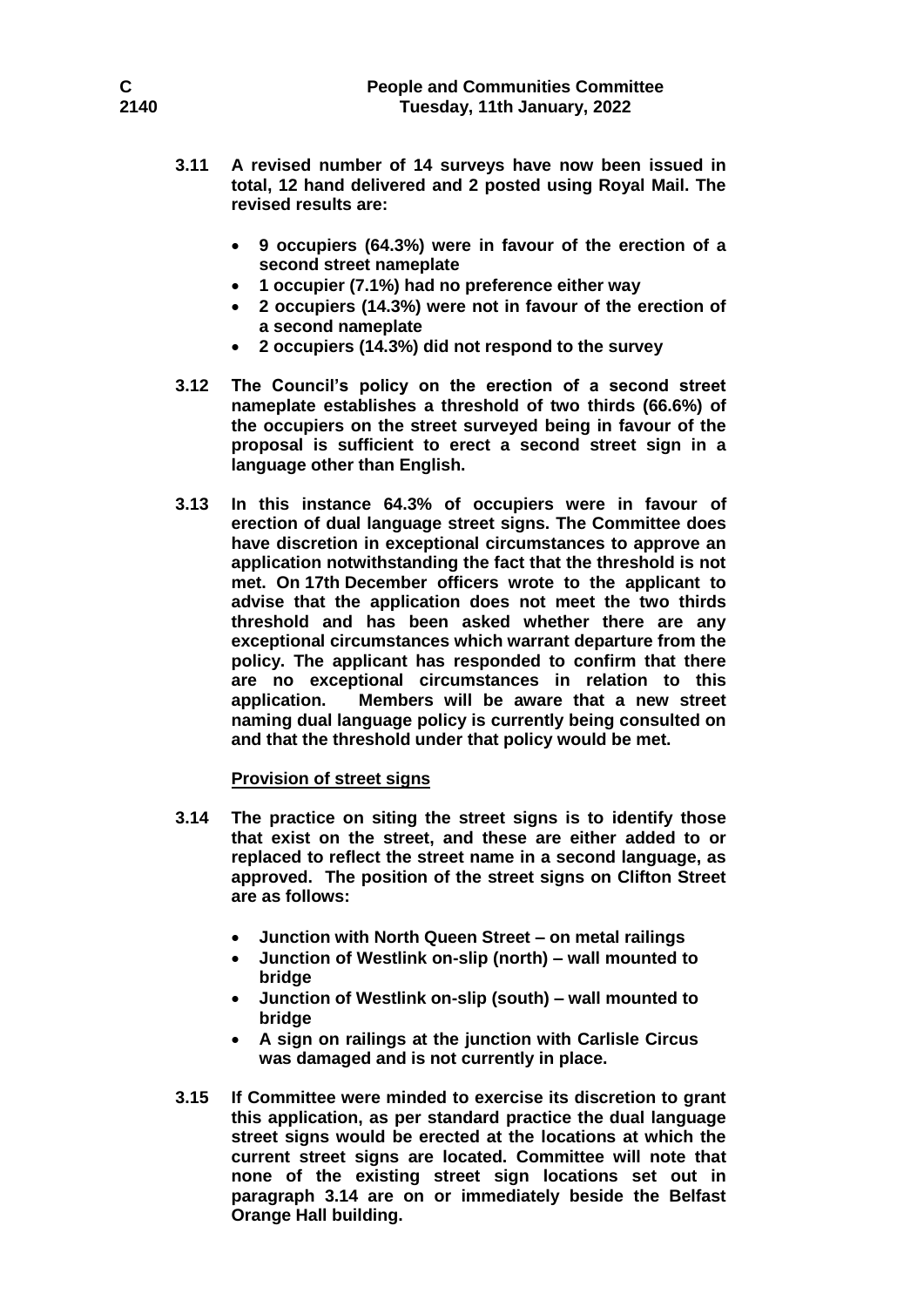### **Financial and Resource Implications**

**3.16 There is a cost of approximately £450 to cover the cost of the manufacturing and erection of the dual language street signs in the current locations. The cost for these street signs has been allowed for in the current budget.** 

## **Equality or Good Relations Implications/ Rural Needs Assessment**

#### **3.17 There are no direct equality/rural needs implications."**

Moved by Councillor Magee, Seconded by Councillor Garrett,

*"That the Committee agrees to use its discretion to approve the application for the erection of dual language street signs on the basis that, one participant had no preference either way, and if this response where to be excluded from the results, the threshold of two-thirds would be met, in addition, there was nothing specific in the current policy relating to an occupant stating no preference."*

A Member stated that she did not think it was appropriate for the Committee to use its discretion to approve the application, as it did not meet the requirements of the Council's current street naming policy. She stated that the threshold had not been met and therefore there were no exceptional circumstances to support the application.

On a vote, twelve Members voted for the proposal and four against and it was declared carried.

# **Committee/Strategic Issues**

#### **Avian Influenza Waterworks Park**

The Committee considered the following report:

#### **"1.0 Purpose of Report or Summary of main Issues**

**Avian Bird Flu is an issue across the UK, ROI and continental Europe. The disease has been identified in wild birds at six locations in Northern Ireland, including the Waterworks. DAERA and the Public Health Agency have updated advice to landowners and the general public to avoid contact with wild birds, and in particular dead and dying birds, bird faeces and practice good personal hygiene. This report provides an overview to members of the work undertaken by the Council in respect the outbreak of Avian Influenza (AI) in wild aquatic birds at the Waterworks.**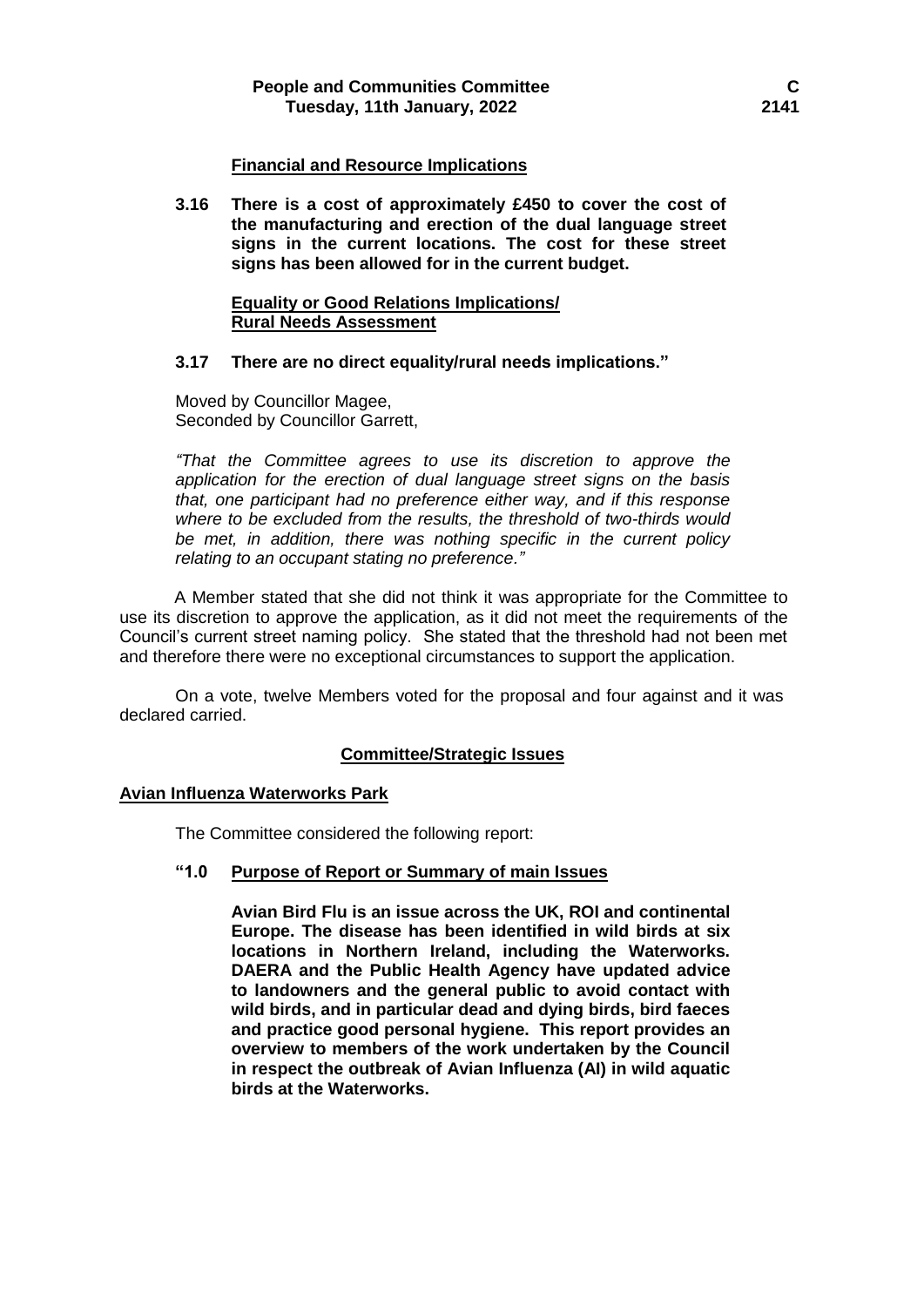## **2.0 Recommendations**

- **2.1 The Committee is asked to note this update.**
- **3.0 Main report**

## **UPDATE WATERWORKS PARK**

- **3.1 Following confirmation by DAERA of the presence of Avian Influenza in wild birds at the Waterworks park, the Council carried out a risk assessment, with input from an avian expert in order to inform appropriate response measures. In addition to this, the Council liaised with both DAERA and PHA in order to ensure that our approach is in line with government advice. The Council is satisfied that it is, and has been meeting all of our obligations as landowner of the Waterworks in this scenario.**
- **3.2 In an effort to contain the spread of the AI and on advice from DAERA sick birds were not removed from the site. As part of our response to the outbreak we made provision for a vet to visit the site daily to monitor the birds and assess any sick birds that have been observed by our parks staff. If it is deemed necessary by the vet, the birds are euthanised on site.**
- **3.3 The Council has undertaken an audit of the birds on site, and ongoing monitoring of the site includes Council staff carrying out daily counts, and monitoring numbers of wild birds, in accordance with the recommendation from our risk assessment, and with advice from our avian expert.**
- **3.4 We have also taken additional steps to ensure the birds welfare needs are being met. This includes supplementary feeding as required, in recognition of the fact that the park was closed to the public and therefore they were not feeding the birds. In order to prevent any further spread of AI within and across sites, it was necessary to restrict public access to shield the public from dead and / or dying birds.**
- **3.5 The public were advised that if they encountered a bird that they suspect has come from a Council site they should contact the Council's Customer Hub in the first instance for advice. Signage was in place at all Council sites that have wild aquatic birds. This provides details of the Customer Hub and asks members of the public to refrain from feeding the birds.**
- **3.6 Our staff have and continue to work hard to implement the recommendations of our risk assessment and are working hard in the background to look after the welfare of the birds and prevent the spread of AI.**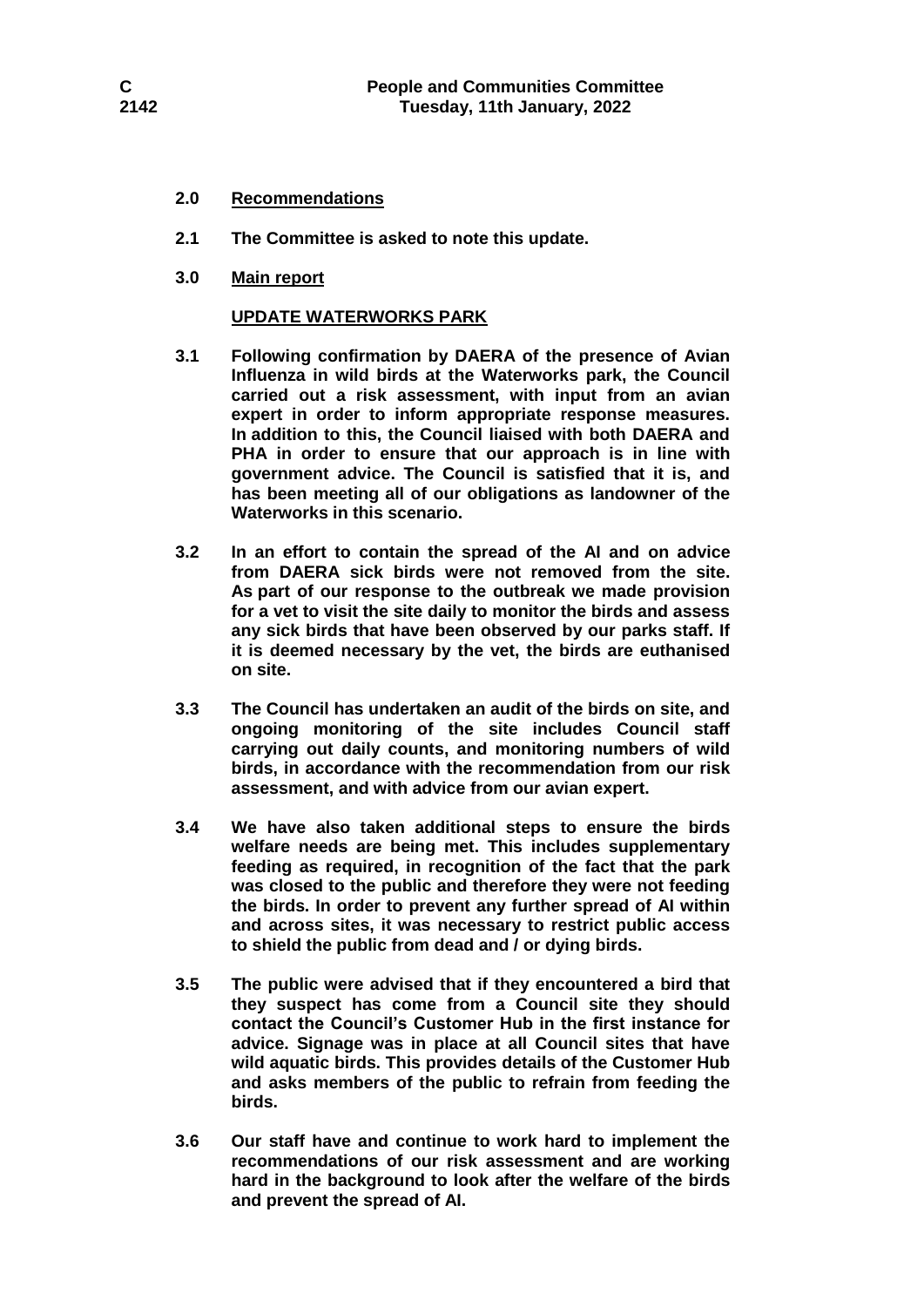- **3.7 The AI outbreak remains active and Council officers or our contracted agencies are unable to prevent or predict how the disease will impact the remaining resident bird population at the site, and currently we have no way of shielding or segregating the bird population from park users. Until the bird flu outbreak is brought under control and/or runs its course there remains a high possibility that birds at the park will continue to become ill and display symptoms, which we are aware has been distressing for members of the public.**
- **3.8 Members will be aware that the Waterworks park remained closed over the holiday period and at the time of writing the report (4th January 2022) there had been no further reported bird deaths at the site and officers were making arrangements to liaise with our independent expert to update our risk assessment with a view to re-opening the park. A further update will be provided to members at the People and Communities meeting.**

#### **MANAGING AVIAN INFLUENZA OUTBREAK**

- **3.9 Council Officers have liaised with DAERA who have advised that they have activated emergency structures in response to the Avian Influenza outbreak. Their work has focussed on disease control/eradication primarily in the livestock sector. Their engagement re wildlife (wild aquatic birds) is for surveillance purposes. In terms of animal welfare DAERA takes the lead regarding farm animals, councils lead re companion animals, PSNI lead on wildlife crime but no agency has a specific role re the welfare of wildlife.**
- **3.10 While no legal opinion has been taken there may be an understanding that on public land the landowner only takes responsibility for animal welfare if they feed/restrain/display or include them as part of their offering. It is recognised that public perception however may differ in respect of this.**
- **3.11 DAERA have updated their advice to the public and landowners in respect of the handling of dead birds. The council disposes of all dead birds in accordance with DAERA and PHA advice and all Health & Safety risk assessments have been updated to reflect DAERA and PHA advice. Biosecurity measures are in place for staff handling dead birds and for any person or vehicle accessing and egressing the site. Further measures will be implemented when the park is re-opened.**
- **3.12 The PHA's role is when a person is confirmed to have been exposed to a confirmed Avian Influenza case to put health surveillance in place. They have also provided the public guidance not to handle dead birds. PHA are engaged in the national risk assessment and the risk to public health re Avian Influenza as this is a UK wide programme. The risk to human health is very low and transmission from animals to**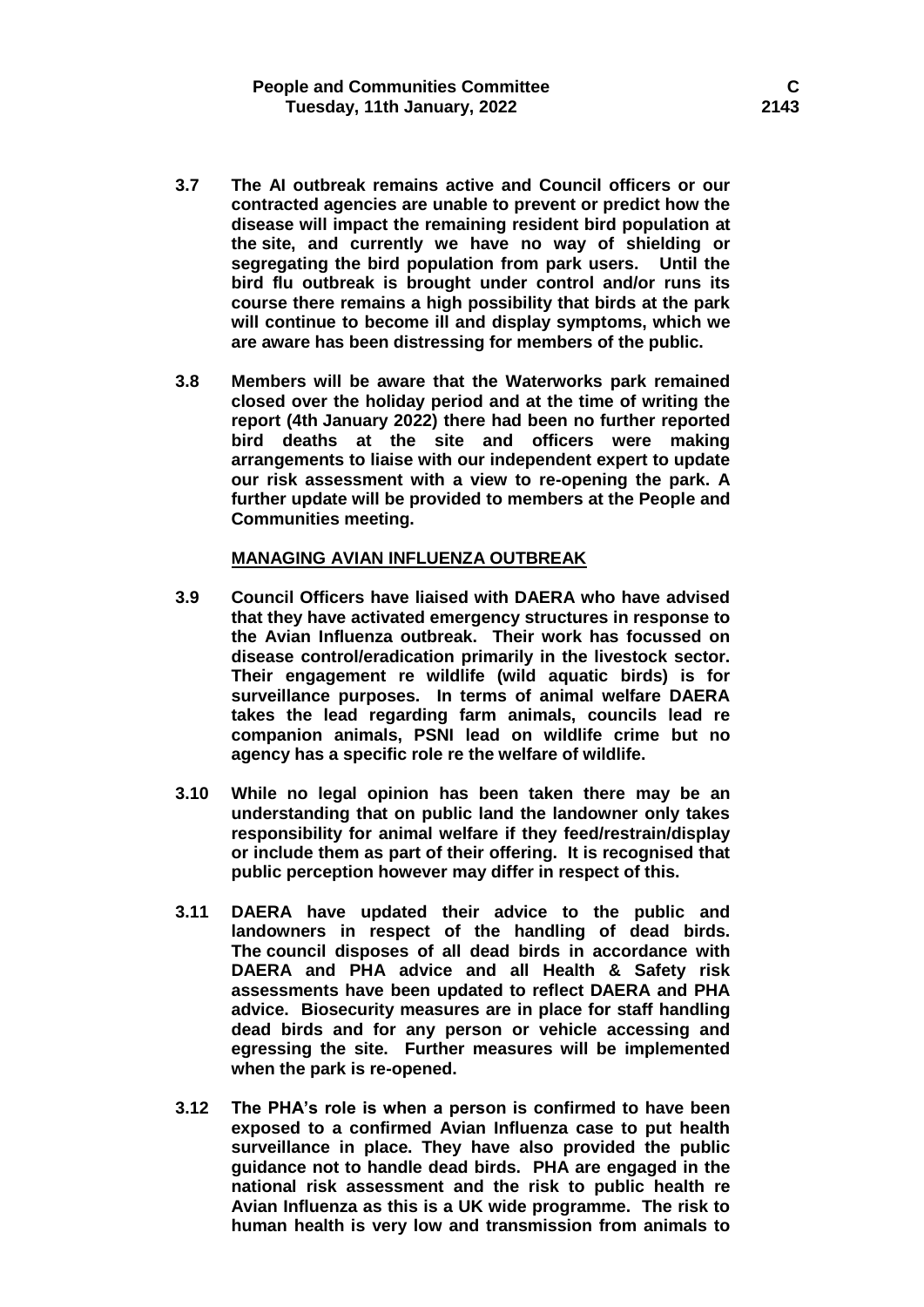# **C People and Communities Committee 2144 Tuesday, 11th January, 2022**

**humans has never happened in Europe and has only occurred in small numbers in Asian regions where contact arrangements would differ e.g. wet markets, prolonged contact.** 

**3.13 Avian Influenza has however got a high mortality rate – so early identification enables better outcomes for the individual. PHA will undertake a risk assessment when a lab confirmed AI case has been handled by an individual without suitable safeguards. In general, there has been no requirement to close parks in the UK on public health grounds – the emphasis is on not touching the birds, and if dead birds are awaiting collection to consider park management arrangements. Activities on the water do not have to be stopped unless there is visible evidence of significant faecal matter. Signage and access to good hand hygiene are the key messages.**

## **Financial and Resource Implications**

**3.14 Operational arrangements can be accommodated within existing revenue budgets.** 

## **Equality or Good Relations Implications / Rural Needs Assessment**

## **3.15 There is no identified equality impact, this will be continually reviewed."**

The Director of Neighbourhood Services advised that, as the Members were aware, since the aforementioned report had been circulated the Waterworks Parks had reopened to the public on 8th January.

Following a query, he confirmed that much had been learned from the outbreak and the response from both Department of Agriculture, Environment and Rural Affairs (DAERA) and the Public Health Agency (PHA). He advised that he was happy to share this with other statutory Partners and confirmed that a Council Risk Assessment was now in place in the event of another outbreak.

During discussion the lack of initial advice and assistance from DAERA was highlighted, along with the fact that no one agency appeared to have a statutory responsibility for the welfare of wildlife.

It was proposed by Councillor Flynn, seconded by Councillor McAteer and agreed that the Committee would write DAERA to express concern at its delay in providing assistance and advice to the Council during the Avian Influenza outbreak at the Waterworks Park and also to seek clarity as to what agency was responsible for the welfare of wildlife.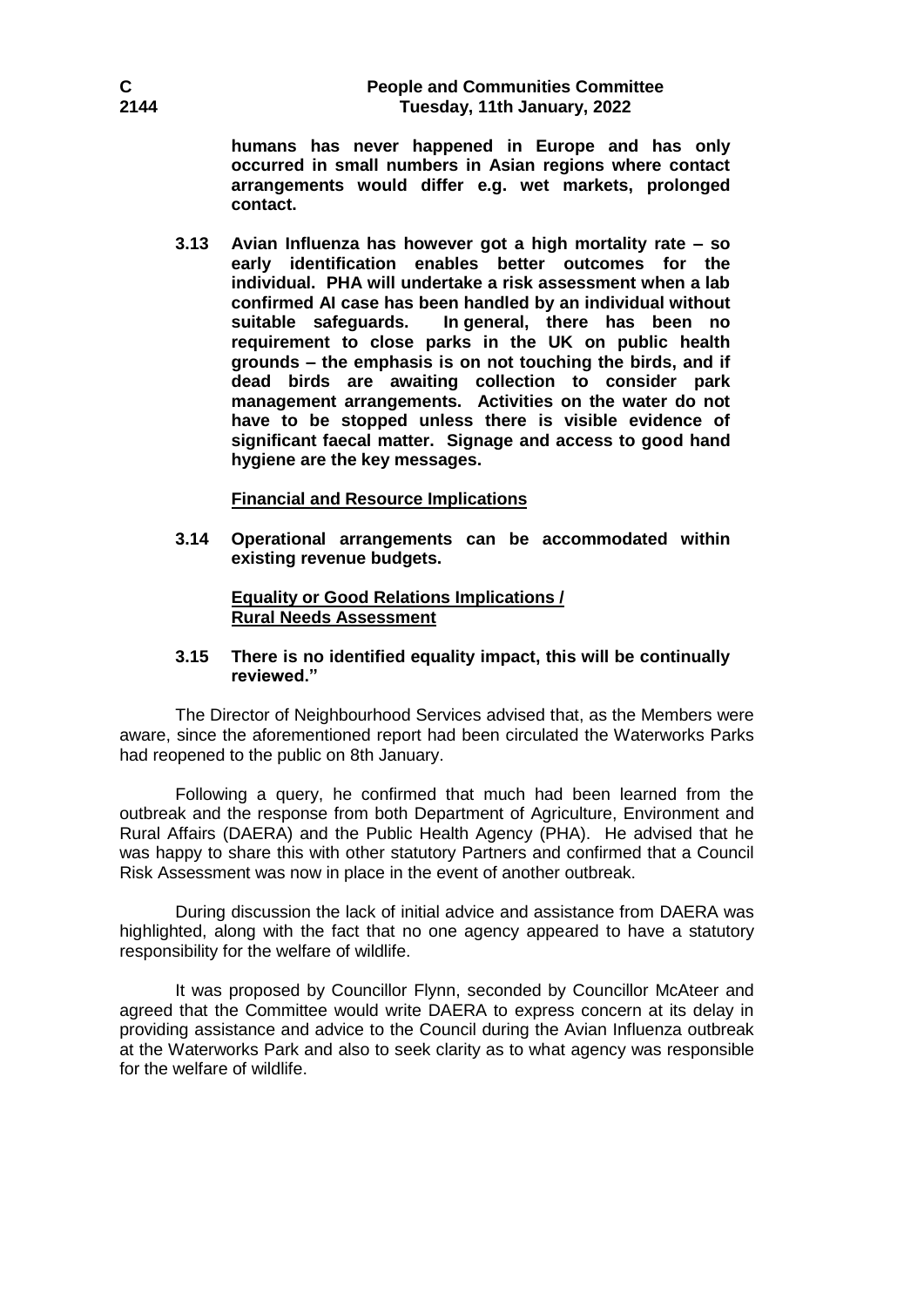#### **Operational**

#### **WRAP Better Recycling Campaign Grant Scheme**

The Director of Neighbourhood Services advised that, on behalf of DAERA, WRAP was currently delivering the Better Recycling consumer behaviour change campaign to support DAERA's aims to normalise recycling behaviour, in an endeavor to increase household recycling rates to pre-pandemic levels.

He reported that WRAP had announced a grant scheme to support Councils to deliver additional coverage of the Better Recycling Campaign. Councils could apply for the funding at a rate of £350 per 10,000 households, this equated to approximately £5,425 for Belfast City Council and recipients were expected to provide match funding for the projects through costs incurred. The application had closed on the 15th December 2021.

The Members noted that the Better Recycling Campaign message complemented the Council's recycling message and therefore officers had applied for the grant. The application had included a proposal to use a combination of advertising formats to maximise coverage to households in Belfast and to target people during all aspects of their daily life. The Director provided a brief overview of the proposed campaign, which included six sheet panels at bus stops and outside local newsagents and convenience stores, online advertising and posts on the Council's various social media platforms.

The Committee noted that an application had been made to the WRAP Better Recycling Campaign Grant Scheme and that 'The Better Recycling Campaign' would run for two weeks, from 28th February – 13th March, 2022.

#### **Belfast's Buzzing**

The Committee was advised that, during the past year, Buglife had worked closely with several stakeholders, including Belfast City Council, the National Trust, the Belfast Hills Partnership, the Lagan Valley Regional Park and others to develop the Belfast's Buzzing project with the shared goal of creating and restoring wildflowerrich habitats across Belfast.

The Director of Neighbourhood Services advised that it was anticipated that the two-year project would help to address the catastrophic decline in pollinating insects by significantly increasing the amount of connected wildflower-rich habitats across Belfast. The project aimed to promote insect pollinators in parks and open spaces as well as to inform, inspire and engage local communities in the recovery of nature within their local area. In partnership with Belfast City Council, and working in conjunction with landowners, schools, community groups and other NGOs, the project aimed to restore 15 hectares of publicly accessible sites for pollinators and to inspire landowners to restore a further 5-10 hectares of privately owned sites.

The Director of Neighbourhood Services advised that potential sites for habitat restoration, creation and enhancement works had been identified, which included Council sites.

Belfast's Buzzing would aim to provide an interesting and fun opportunity for local people and communities to learn about the importance of pollinators and their habitats and to get involved in enhancing their local parks and open spaces.